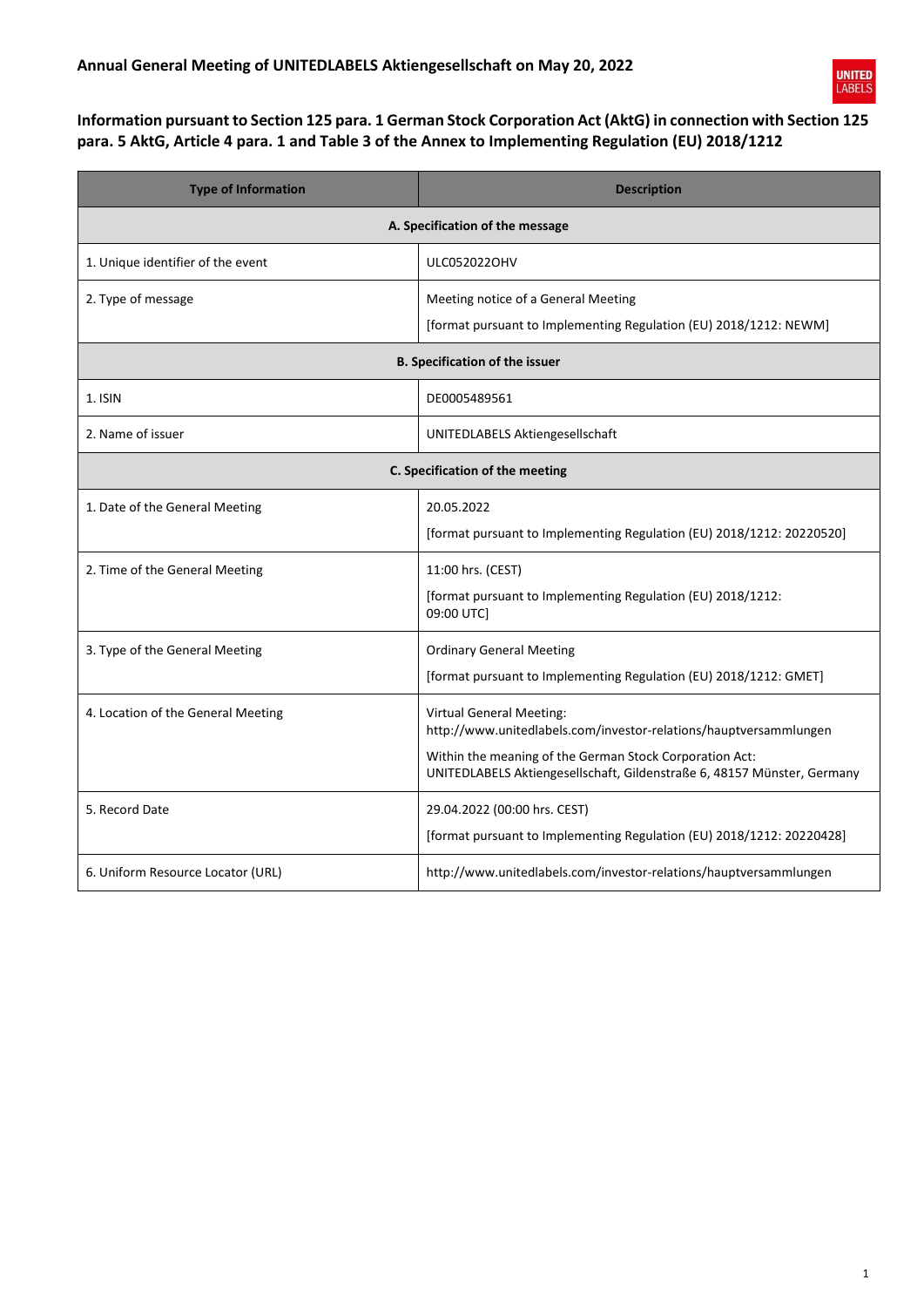ř



| D. Participation in the General Meeting                              |                                                                                                                                                                                                                                                                                                                                                                                                                                                                                                                                                                               |  |
|----------------------------------------------------------------------|-------------------------------------------------------------------------------------------------------------------------------------------------------------------------------------------------------------------------------------------------------------------------------------------------------------------------------------------------------------------------------------------------------------------------------------------------------------------------------------------------------------------------------------------------------------------------------|--|
| D. Participation in the General Meeting - electronic absentee voting |                                                                                                                                                                                                                                                                                                                                                                                                                                                                                                                                                                               |  |
| 1. Method of participation by shareholder                            | Exercising the right to vote through electronic absentee voting per<br>Internetservice at<br>http://www.unitedlabels.com/investor-relations/hauptversammlungen<br>[format pursuant to Implementing Regulation (EU) 2018/1212:<br>EV; ISO 20022: EVOT]                                                                                                                                                                                                                                                                                                                         |  |
| 2. Issuer deadline for the notification of participation             | 13.05.2022, 24:00 hrs. (CEST)<br>[format pursuant to Implementing Regulation (EU) 2018/1212:<br>20220513; 22:00 UTC]                                                                                                                                                                                                                                                                                                                                                                                                                                                          |  |
| 3. Issuer deadline for voting                                        | 20.05.2022, until the time voting begins<br>[format pursuant to Implementing Regulation (EU) 2018/1212:<br>20220520; until the time voting begins]                                                                                                                                                                                                                                                                                                                                                                                                                            |  |
| D. Participation in the General Meeting – company-appointed proxies  |                                                                                                                                                                                                                                                                                                                                                                                                                                                                                                                                                                               |  |
| 1. Method of participation by shareholder                            | Exercising the right to vote by granting authority and issuing instructions to<br>the proxies nominated by the Company<br>[format pursuant to Implementing Regulation (EU) 2018/1212:<br>PX; ISO 20022: PRXY]                                                                                                                                                                                                                                                                                                                                                                 |  |
| 2. Issuer deadline for the notification of participation             | 13.05.2022, 24:00 hrs. (CEST)<br>[format pursuant to Implementing Regulation (EU) 2018/1212:<br>20220513; 22:00 UTC]                                                                                                                                                                                                                                                                                                                                                                                                                                                          |  |
| 3. Issuer deadline for voting                                        | Granting authority (with voting instructions) to the proxies nominated by the<br>Company<br>in writing or in text form by postal mail, telefax or email until<br>19.05.2022, 24:00 hrs. (CEST)<br>[format pursuant to Implementing Regulation (EU) 2018/1212:<br>20220519; 22:00 UTC]<br>electronically via the Internetservice at<br>$\bullet$<br>http://www.unitedlabels.com/investor-relations/hauptversammlungen<br>by 20.05.2022, until the time voting begins<br>[format pursuant to Implementing Regulation (EU) 2018/1212:<br>20220520; until the time voting begins] |  |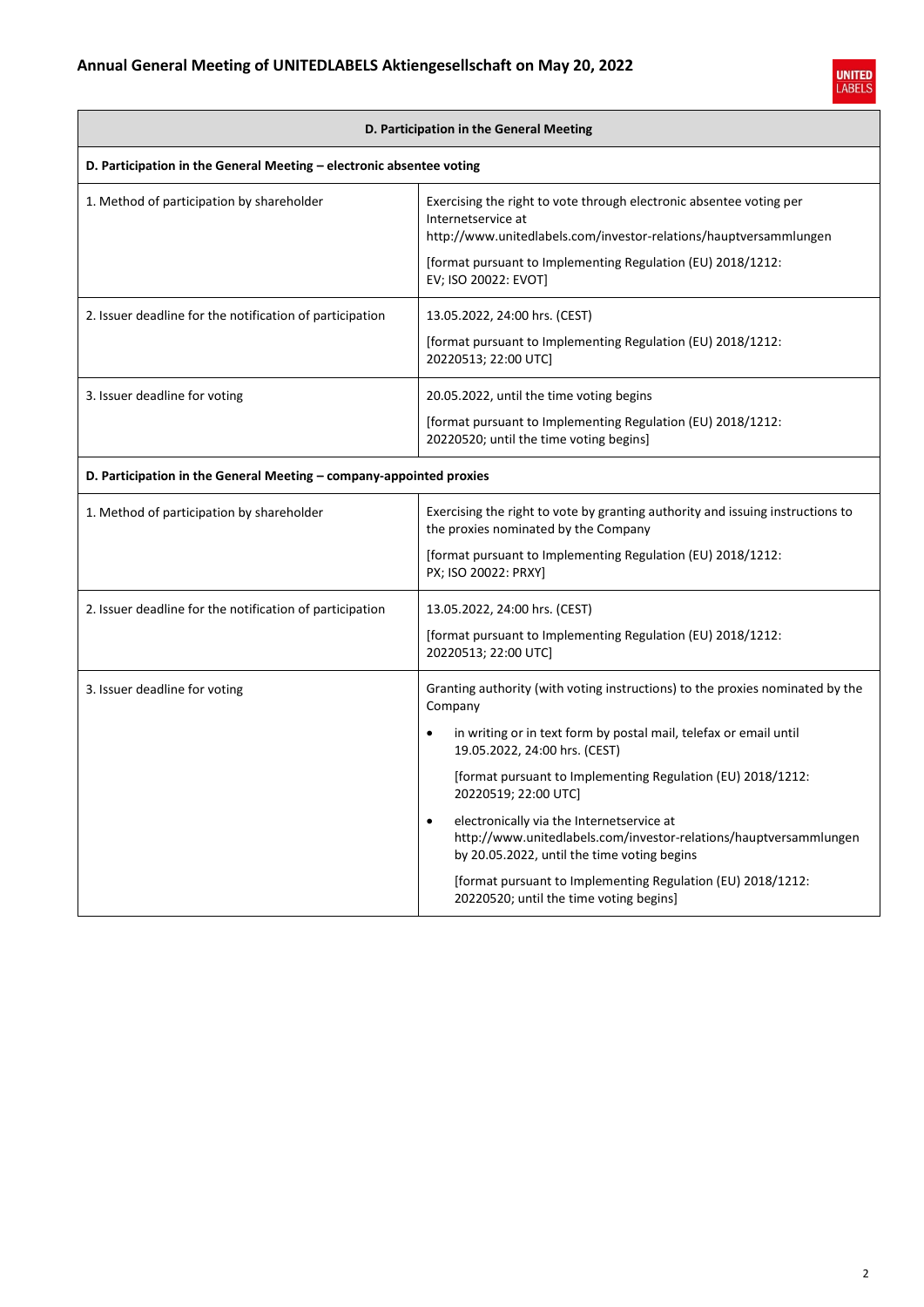

| D. Participation in the General Meeting - proxy authorisation |                                                                                                                                                                                                                                                                                                             |
|---------------------------------------------------------------|-------------------------------------------------------------------------------------------------------------------------------------------------------------------------------------------------------------------------------------------------------------------------------------------------------------|
| 1. Method of participation by shareholder                     | Exercising the right to vote through an authorised third party                                                                                                                                                                                                                                              |
|                                                               | [format pursuant to Implementing Regulation (EU) 2018/1212:<br>PX; ISO 20022: PRXY]                                                                                                                                                                                                                         |
| 2. Issuer deadline for the notification of participation      | 13.05.2022, 24:00 hrs. (CEST)                                                                                                                                                                                                                                                                               |
|                                                               | [format pursuant to Implementing Regulation (EU) 2018/1212:<br>20220513; 22:00 UTC]                                                                                                                                                                                                                         |
| 3. Issuer deadline for voting                                 | Exercising of voting rights via electronic absentee voting by the proxy via<br>Internetservice at                                                                                                                                                                                                           |
|                                                               | http://www.unitedlabels.com/investor-relations/hauptversammlungen:<br>20.05.2022, until the time voting begins                                                                                                                                                                                              |
|                                                               |                                                                                                                                                                                                                                                                                                             |
|                                                               | [format pursuant to Implementing Regulation (EU) 2018/1212:<br>20220520; until the time voting begins]                                                                                                                                                                                                      |
|                                                               | Exercising of voting rights by the proxy through granting sub-proxies and<br>issuing instructions to the proxies appointed by the Company:                                                                                                                                                                  |
|                                                               | in writing or in text form by postal mail, telefax or email until<br>$\bullet$<br>19.05.2022, 24:00 hrs. (CEST)                                                                                                                                                                                             |
|                                                               | [format pursuant to Implementing Regulation (EU) 2018/1212:<br>20220519; 22:00 UTC]                                                                                                                                                                                                                         |
|                                                               | electronically via the Internetservice at<br>http://www.unitedlabels.com/investor-relations/hauptversammlungen<br>by 20.05.2022, until the time voting begins                                                                                                                                               |
|                                                               | [format pursuant to Implementing Regulation (EU) 2018/1212:<br>20220520; until the time voting begins]                                                                                                                                                                                                      |
|                                                               | E. Agenda                                                                                                                                                                                                                                                                                                   |
| E. Agenda $-$ item 1                                          |                                                                                                                                                                                                                                                                                                             |
| 1. Unique identifier of the agenda item                       | $\mathbf{1}$                                                                                                                                                                                                                                                                                                |
| 2. Title of the agenda item                                   | Presentation of the adopted annual financial statements and the approved<br>consolidated financial statements as of December 31, 2021, the management<br>report of the Company and the Group management report as of December<br>31, 2021, the explanatory report of the Executive Board on the disclosures |

| 3. Uniform Resource Locator (URL) of the materials | http://www.unitedlabels.com/investor-relations/hauptversammlungen |
|----------------------------------------------------|-------------------------------------------------------------------|
| 4. Vote                                            |                                                                   |
| 5. Alternative voting options                      |                                                                   |
|                                                    |                                                                   |
|                                                    |                                                                   |

pursuant to sections 289a, 315a of the German Commercial Code, and the

report of the Supervisory Board for the fiscal year 2021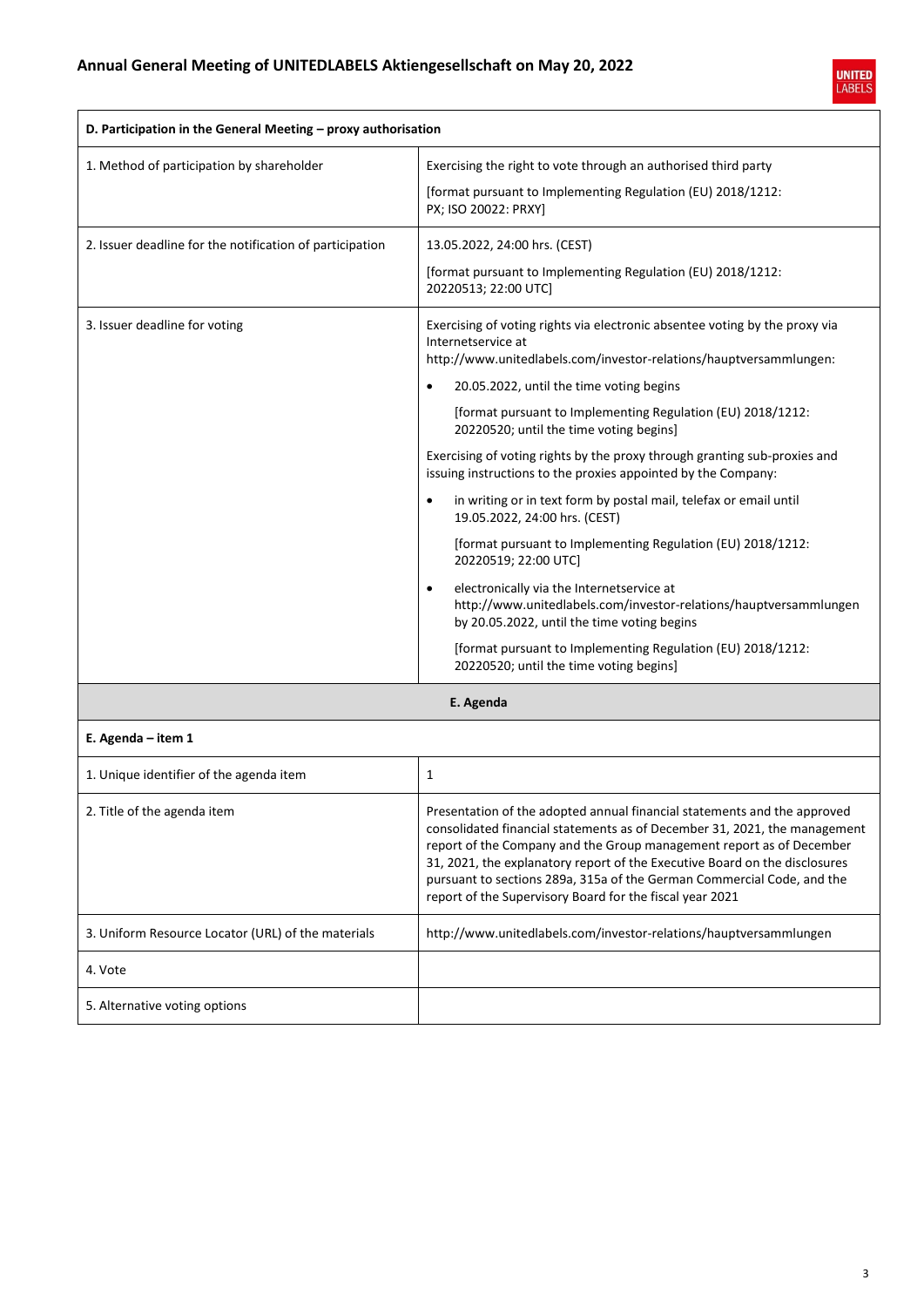

| E. Agenda - item 2                                 |                                                                                                                                                                         |
|----------------------------------------------------|-------------------------------------------------------------------------------------------------------------------------------------------------------------------------|
| 1. Unique identifier of the agenda item            | $\overline{2}$                                                                                                                                                          |
| 2. Title of the agenda item                        | Resolution on the approval of the actions of the members of the Executive<br>Board for the fiscal year 2021                                                             |
| 3. Uniform Resource Locator (URL) of the materials | http://www.unitedlabels.com/investor-relations/hauptversammlungen                                                                                                       |
| 4. Vote                                            | <b>Binding vote</b><br>[format pursuant to Implementing Regulation (EU) 2018/1212:<br>BV; ISO 20022: BNDG]                                                              |
| 5. Alternative voting options                      | Vote in favour, Vote against, Abstention<br>[format pursuant to Implementing Regulation (EU) 2018/1212:<br>VF, VA, AB; ISO 20022: CFOR, CAGS, ABST]                     |
| E. Agenda - item 3                                 |                                                                                                                                                                         |
| 1. Unique identifier of the agenda item            | 3                                                                                                                                                                       |
| 2. Title of the agenda item                        | Resolution on the approval of the actions of the members of the Supervisory<br>Board for the fiscal year 2021                                                           |
| 3. Uniform Resource Locator (URL) of the materials | http://www.unitedlabels.com/investor-relations/hauptversammlungen                                                                                                       |
| 4. Vote                                            | <b>Binding vote</b><br>[format pursuant to Implementing Regulation (EU) 2018/1212:<br>BV; ISO 20022: BNDG]                                                              |
| 5. Alternative voting options                      | Vote in favour, Vote against, Abstention<br>[format pursuant to Implementing Regulation (EU) 2018/1212:<br>VF, VA, AB; ISO 20022: CFOR, CAGS, ABST]                     |
| E. Agenda - item 4                                 |                                                                                                                                                                         |
| 1. Unique identifier of the agenda item            | 4                                                                                                                                                                       |
| 2. Title of the agenda item                        | Resolution on the appointment of the auditor of the annual financial<br>statements and the auditor of the consolidated financial statements for the<br>fiscal year 2022 |
| 3. Uniform Resource Locator (URL) of the materials | http://www.unitedlabels.com/investor-relations/hauptversammlungen                                                                                                       |
| 4. Vote                                            | <b>Binding vote</b><br>[format pursuant to Implementing Regulation (EU) 2018/1212:<br>BV; ISO 20022: BNDG]                                                              |
| 5. Alternative voting options                      | Vote in favour, Vote against, Abstention<br>[format pursuant to Implementing Regulation (EU) 2018/1212:<br>VF, VA, AB; ISO 20022: CFOR, CAGS, ABST]                     |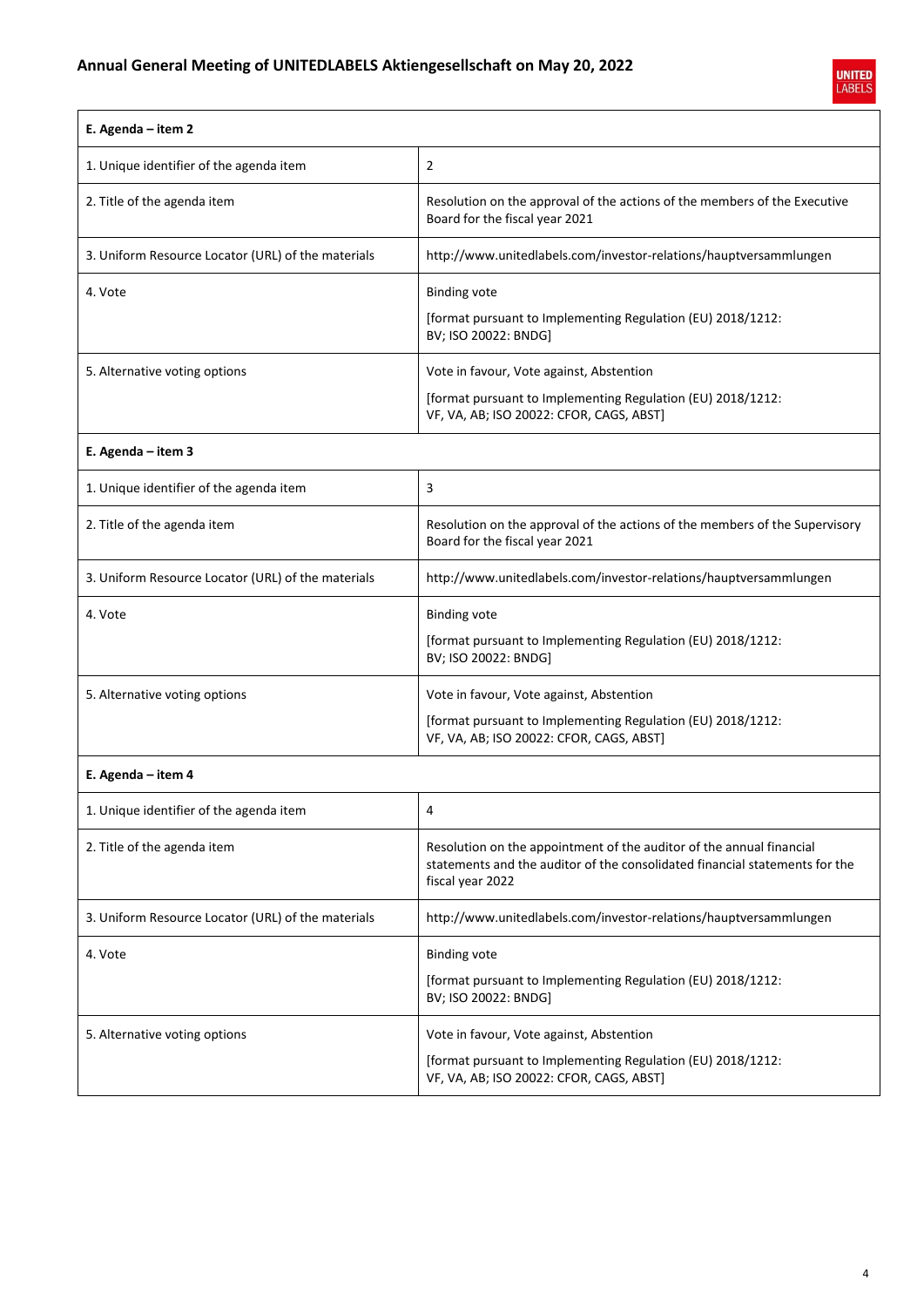

| E. Agenda - item 5                                                                    |                                                                                                         |
|---------------------------------------------------------------------------------------|---------------------------------------------------------------------------------------------------------|
| 1. Unique identifier of the agenda item                                               | 5                                                                                                       |
| 2. Title of the agenda item                                                           | Resolution on the approval of the compensation report for the financial year<br>2021                    |
| 3. Uniform Resource Locator (URL) of the materials                                    | http://www.unitedlabels.com/investor-relations/hauptversammlungen                                       |
| 4. Vote                                                                               | Advisory vote                                                                                           |
|                                                                                       | [format pursuant to Implementing Regulation (EU) 2018/1212:<br>AV; ISO 20022: ADVI]                     |
| 5. Alternative voting options                                                         | Vote in favour, Vote against, Abstention                                                                |
|                                                                                       | [format pursuant to Implementing Regulation (EU) 2018/1212:<br>VF, VA, AB; ISO 20022: CFOR, CAGS, ABST] |
| F. Specification of the deadlines regarding the exercise of other shareholders rights |                                                                                                         |
| F. Shareholder right - supplementary motions                                          |                                                                                                         |
| 1. Object of deadline                                                                 | Submission of requests for additions to the agenda                                                      |
| 2. Applicable issuer deadline                                                         | 19.04.2022, 24:00 hrs. (CEST) (time of receipt decisive)                                                |
|                                                                                       | [format pursuant to Implementing Regulation (EU) 2018/1212:<br>20220419; 22:00 UTC]                     |
| F. Shareholder right - counter-motions                                                |                                                                                                         |
| 1. Object of deadline                                                                 | Submission of counter-motions to specific items on the agenda                                           |
| 2. Applicable issuer deadline                                                         | 05.05.2022, 24:00 hrs. (CEST) (time of receipt decisive)                                                |
|                                                                                       | [format pursuant to Implementing Regulation (EU) 2018/1212:<br>20220505; 22:00 UTC]                     |
| F. Shareholder right - proposals for election                                         |                                                                                                         |
| 1. Object of deadline                                                                 | Submission of election proposals for the election of Supervisory Board<br>members or auditors           |
| 2. Applicable issuer deadline                                                         | 05.05.2022, 24:00 hrs. (CEST) (time of receipt decisive)                                                |
|                                                                                       | [format pursuant to Implementing Regulation (EU) 2018/1212:<br>20220505; 22:00 UTC]                     |
| F. Shareholder right - submission of questions                                        |                                                                                                         |
| 1. Object of deadline                                                                 | Electronic submission of questions                                                                      |
| 2. Applicable issuer deadline                                                         | 18.05.2022, 24:00 hrs. (CEST)                                                                           |
|                                                                                       | [format pursuant to Implementing Regulation (EU) 2018/1212:<br>20220518; 22:00 UTC]                     |